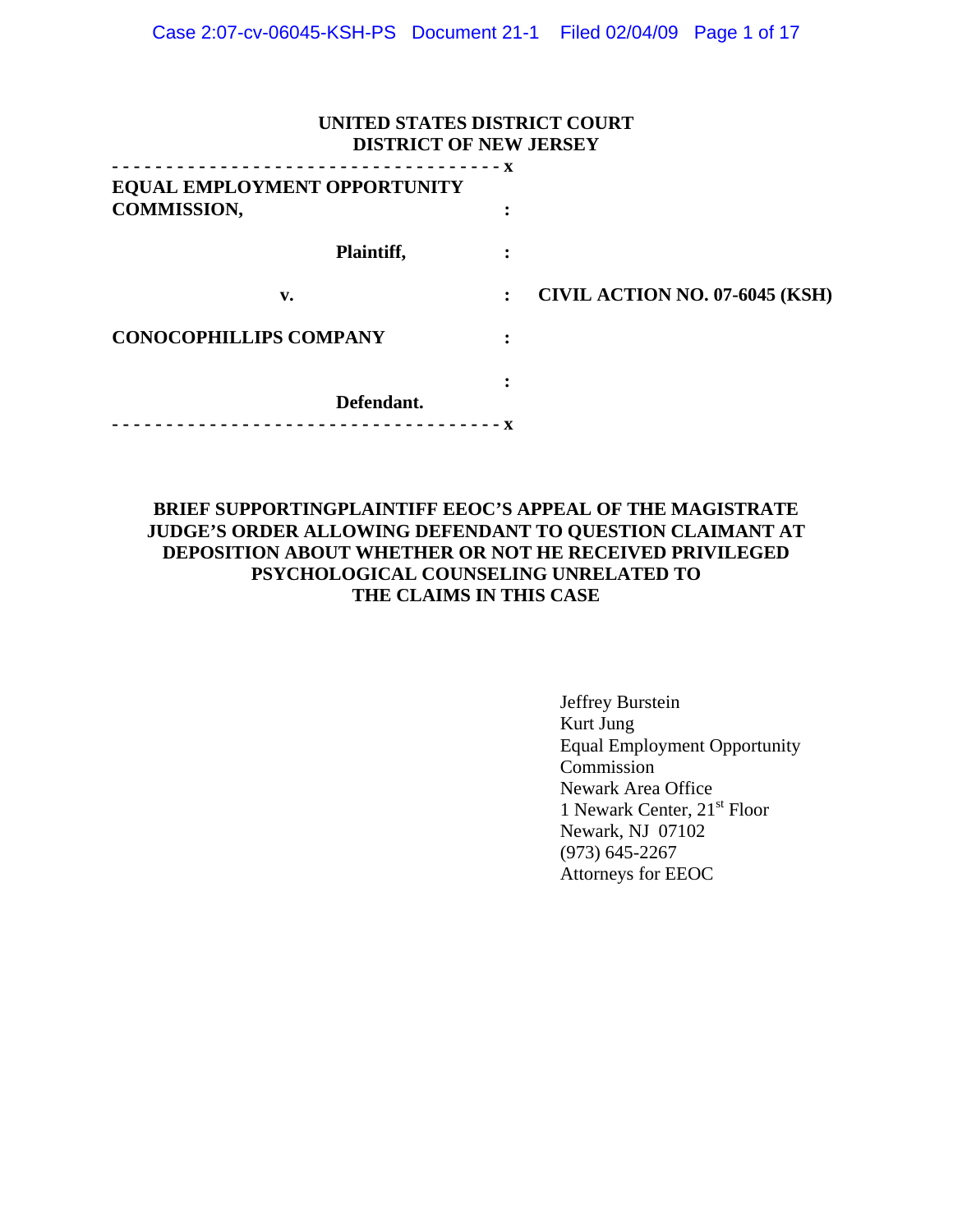# **Table of Contents**

| <b>IV. ARGUMENT</b><br>ANY PSYCHOLOGICAL/MEDICAL INFORMATION UNRELATED<br>TO THE ALLEGATIONS IN THIS CASE IS NOT DISCOVERABLE<br>BECAUSE PLAINTIFF HAS NOT WAIVED THE PRIVILEGE<br>MERELY BY SEEKING DAMAGES FOR EMOTIONAL DISTRESS,<br>EMBARRASSMENT, SUFFERING, INCONVENIENCE, LOSS OF ENJOYMENT OF |
|-------------------------------------------------------------------------------------------------------------------------------------------------------------------------------------------------------------------------------------------------------------------------------------------------------|
|                                                                                                                                                                                                                                                                                                       |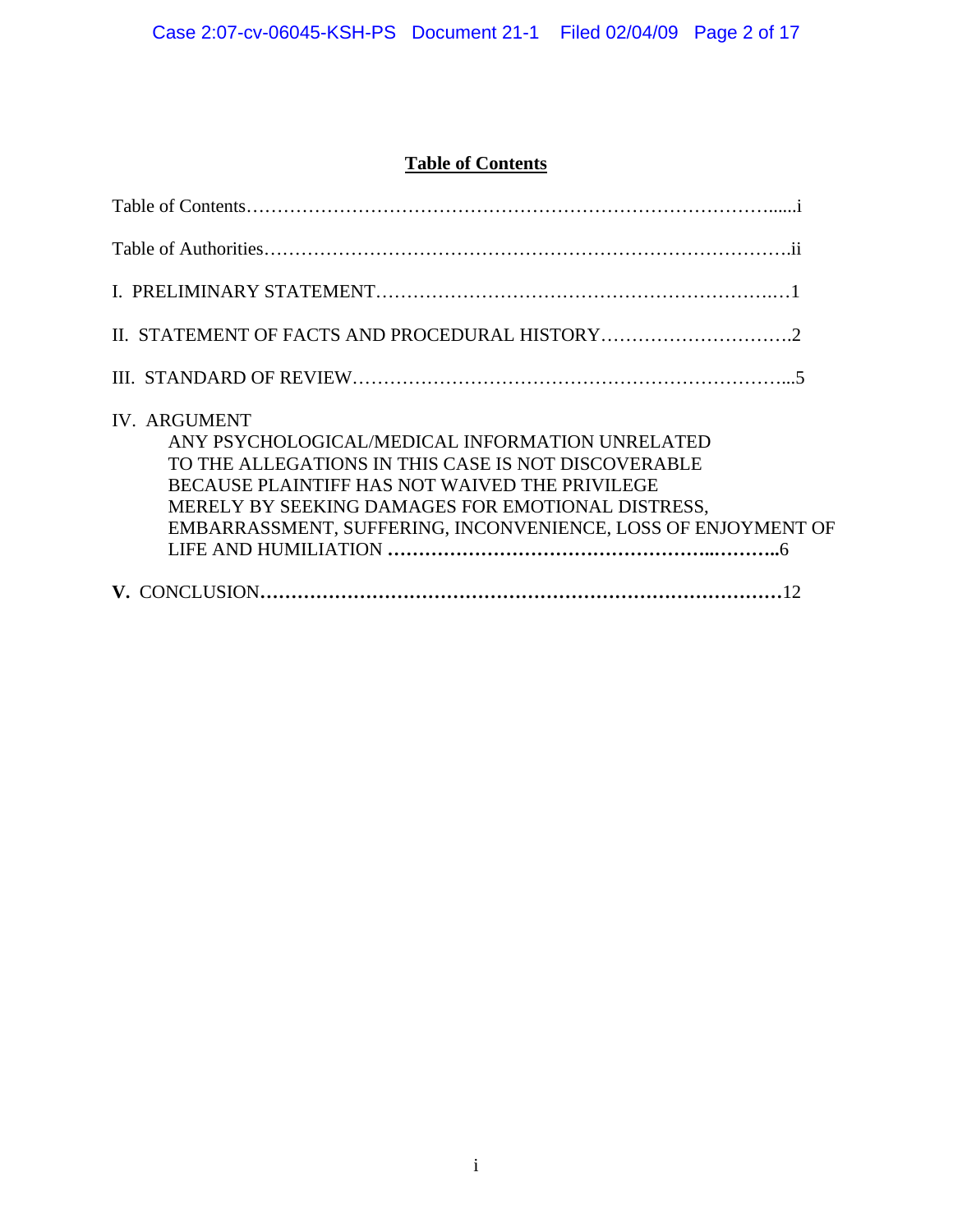# **Table of Authorities**

# **Cases**

| Booker v. City of Boston, 1999 U.S. Dist. LEXIS 14402 (D. Mass. Sept. 10, 1999)  9         |
|--------------------------------------------------------------------------------------------|
|                                                                                            |
| Burrell v. Crown Central Petroleum Inc., 177 F.R.D. 376 (E.D. Tex. 1997)  9                |
| Green Spring Health Servs. v. Pa. Psychiatric Soc'y, 537 U.S. 881 (2002)12                 |
| Greenberg v. Smolka, 2006 U.S. Dist. LEXIS 24319, 9-11 (S.D.N.Y. Apr. 25, 2006)  6         |
|                                                                                            |
| Humphreys v. Drug Enforcement Admin., 96 F.3d 658, 662 (3d Cir. 1996)12                    |
|                                                                                            |
|                                                                                            |
|                                                                                            |
|                                                                                            |
| Kunstler v. City of New York, 2006 U.S. Dist. LEXIS 61747 (S.D.N.Y. Aug. 29, 2006).  7     |
| Pa. Psychiatric Soc'y v. Green Spring Health Servs., 280 F.3d 278 (3d Cir. Pa. 2002)12     |
| Pharmaceutical Sales & Consulting Corp. v. J.W.S. Delavau Co., Inc., 106 F. Supp., 2d 761  |
|                                                                                            |
| Rulmann v. Ulster County Dep't of Social Servs., 194 F.R.D. 445 (N.D.N.Y. 2000) 6,9        |
|                                                                                            |
| Santos v. Boeing Co., 2003 U.S. Dist. LEXIS 18736 (N.D. Ill. Oct. 21, 2003)  8             |
| Shreck v. North American Van Lines, 2006 U.S. Dist. LEXIS 40827 (N.D. Ok. June 16, 2006) 9 |
| Sims v. Blot, Civ. No. 06-0644, 2008 U.S. App. LEXIS 15398 (2d Cir. July 18, 2008) 6, 7, 8 |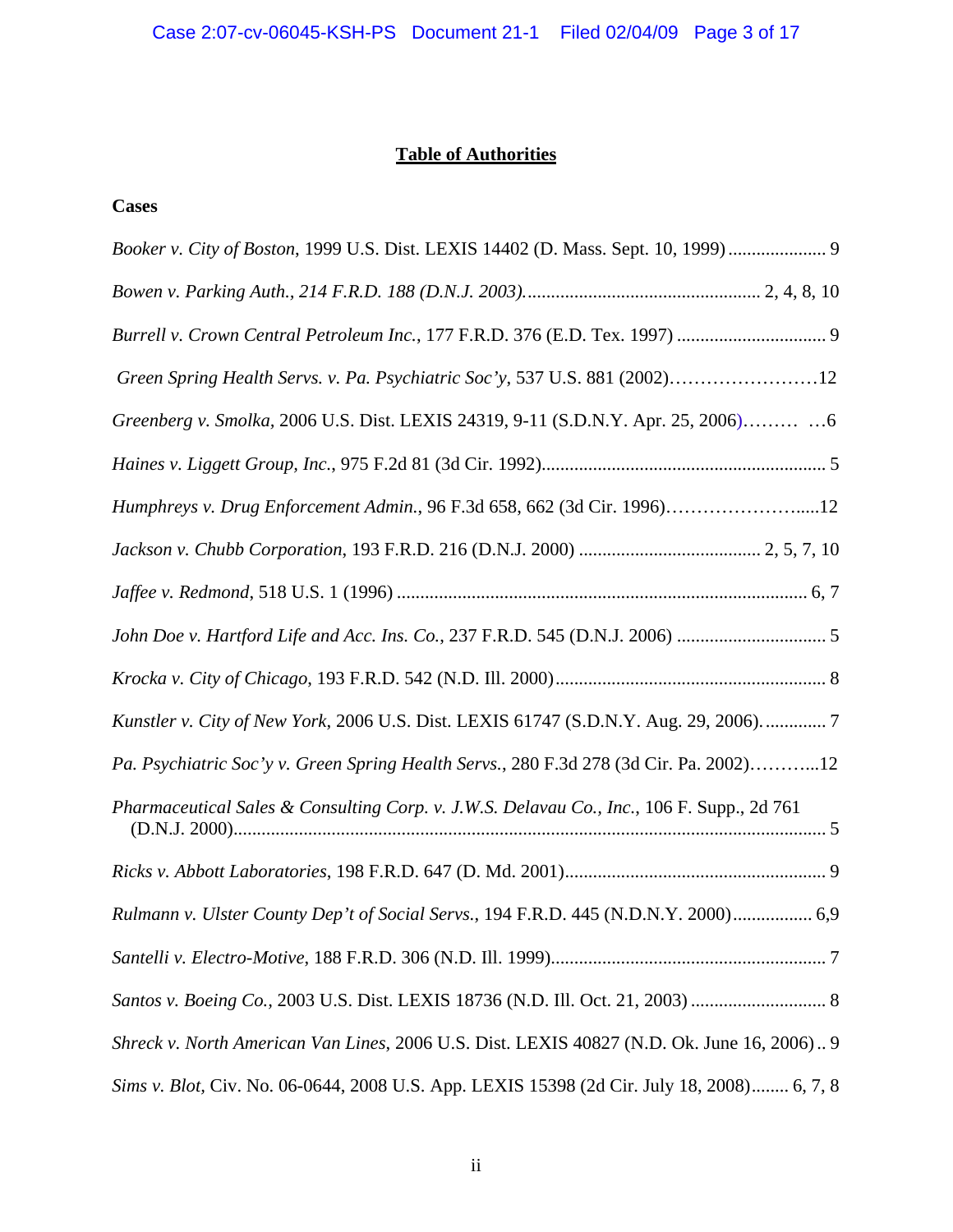# **Rules**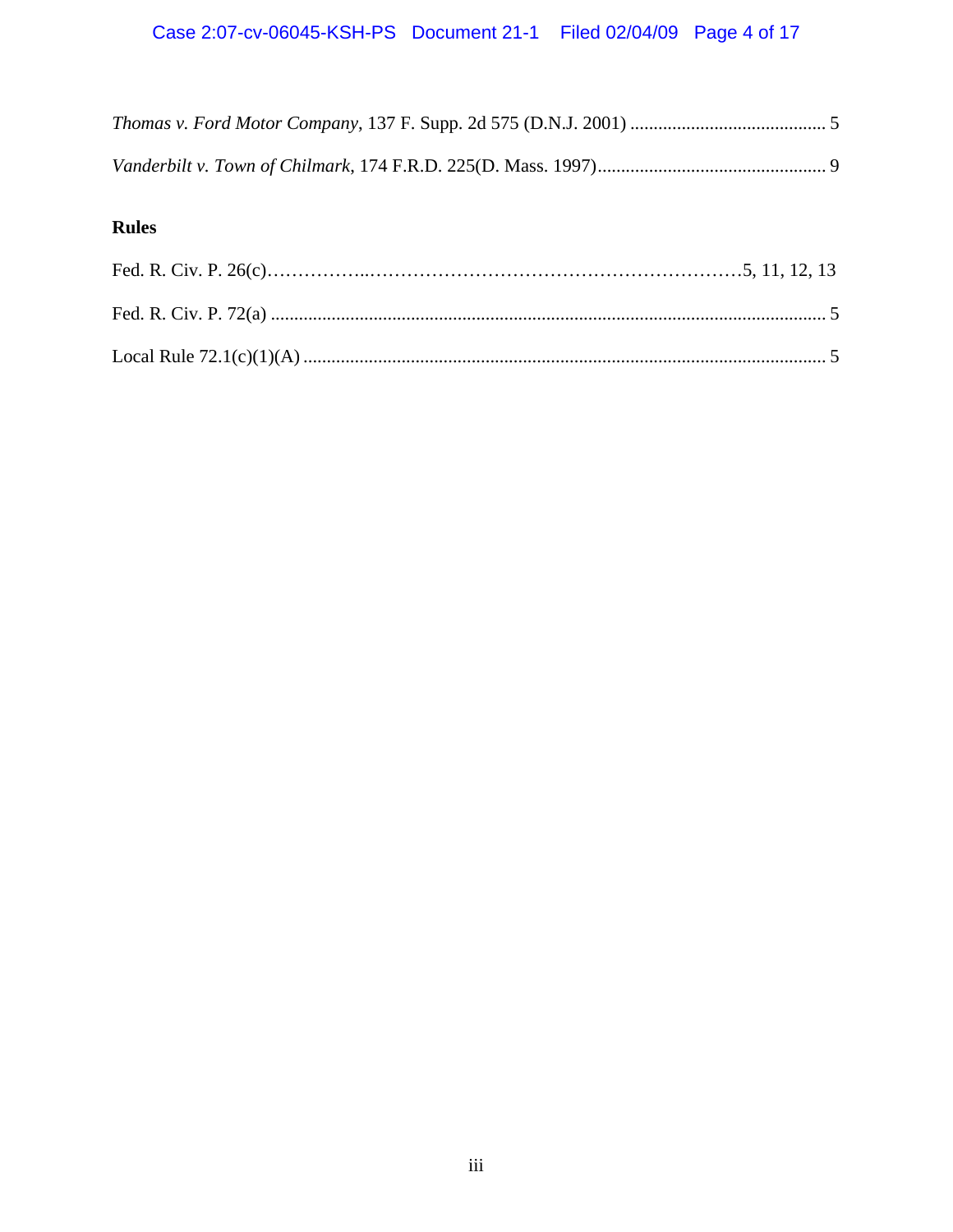### **I. PRELIMINARY STATEMENT**

 This is an action under Title VII of the Civil Rights Act of 1964 to correct unlawful employment practices on the basis of religion and to provide appropriate relief to Clarence Taylor, who was adversely affected by such practices. Plaintiff Equal Employment Opportunity Commission ("EEOC") alleges that Defendant ConocoPhillips Company ("Defendant") refused to reasonably accommodate the religious practices of a long-term employee at Defendant's Bayway Refinery, Clarence Taylor, who had filed a religious discrimination charge with EEOC, despite the availability of accommodations that would not unduly burden Defendant. While EEOC seeks damages both for out-of-pocket losses incurred by the Mr. Taylor and for his emotional distress, and in particular the embarrassment, suffering, inconvenience, loss of enjoyment of life, and humiliation caused by the discrimination, EEOC has made clear that it will not be presenting any psychological or medical records or testimony; and that there is no assertion that Mr. Taylor suffers from any psychological condition as a result of the alleged discrimination. Despite this, in a January 21, 2009 oral ruling upon application by Defendant during Mr. Taylor's deposition where Plaintiff asserted privilege in response to questions by Defendant's counsel about any counseling Mr. Taylor may have received that was unrelated to the allegations of this case, Magistrate Judge Patty Shwartz permitted such questioning and overruled EEOC's objections. The Magistrate Judge subsequently issued an Order dated January 21, 2009 codifying this ruling, from which EEOC now appeals. EEOC respectfully submits that not only are the cases relied upon by the Magistrate Judge, *Jackson v. Chubb Corporation*, 193 F.R.D. 216 (D.N.J. 2000), and *Bowen v. Parking Auth.*, [214 F.R.D. 188 \(D.N.J. 2003\)](http://www.lexis.com/research/xlink?app=00075&view=full&searchtype=get&search=214+F.R.D.+195), plainly distinguishable from the setting here, these and other cases make clear that the type of emotional distress damages sought in this matter for embarrassment, suffering, inconvenience, loss of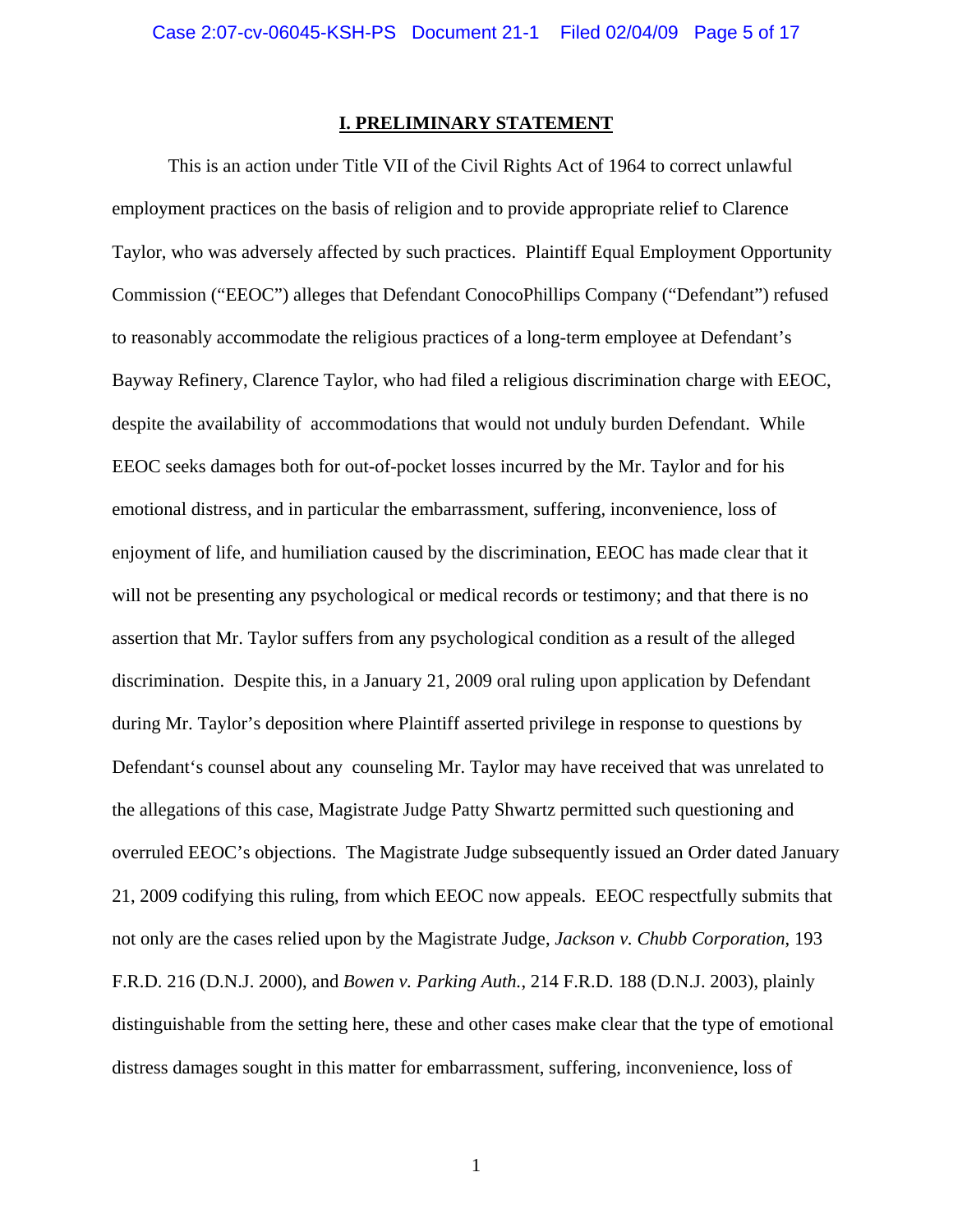### Case 2:07-cv-06045-KSH-PS Document 21-1 Filed 02/04/09 Page 6 of 17

enjoyment of life, and humiliation do not serve to waive well-recognized privileges regarding any psychological counseling Mr. Taylor may have received during periods of time that have no bearing on the claims made in this case. EEOC respectfully submits that its objections to the questioning of Mr. Taylor about any alleged treatment unrelated to the allegations of this case were fully appropriate, and that the Magistrate Judge's Order should be reversed, and a protective order should be entered to prohibit Defendant from inquiring into matters that involve issues of privilege and that are not relevant to the claims in this case.

### **II. STATEMENT OF FACTS AND PROCEDURAL HISTORY**

On December 20, 2007, EEOC filed a complaint alleging that Defendant violated Title VII and unlawfully discriminated against Mr. Taylor on the basis of his religion, Protestant, when it denied his request for a religious accommodation to attend Sunday morning services. *See Complaint, ECF Document No. 1, Filed 12/20/2007*. In this complaint, EEOC alleged that Mr. Taylor, a practicing Protestant Christian, regularly attends Church services on Sundays at Grace Bible Church in Howell, New Jersey, where he additionally performs various tasks needed for Sunday worship service to its Church members. *Id.* at ¶ 10. In or around early May 2006, Defendant told Mr. Taylor that he would have to work from 6:00 am to 6:00 pm every Sunday for 12 weeks. *Id.* at ¶ 12a. Mr. Taylor requested a reasonable accommodation to allow him to attend his weekly church services, but Defendant denied his request, even though various accommodations could have been granted by Defendant that would not have resulted in an undue burden (such as starting work after Church services and making up the lost time, shift swapping, etc.). *Id.* at  $\P\P$  12c-f.

 As part of its demand for relief for the alleged Title VII violation in this matter, EEOC is seeking compensation for non-pecuniary losses resulting from Defendant's actions, including for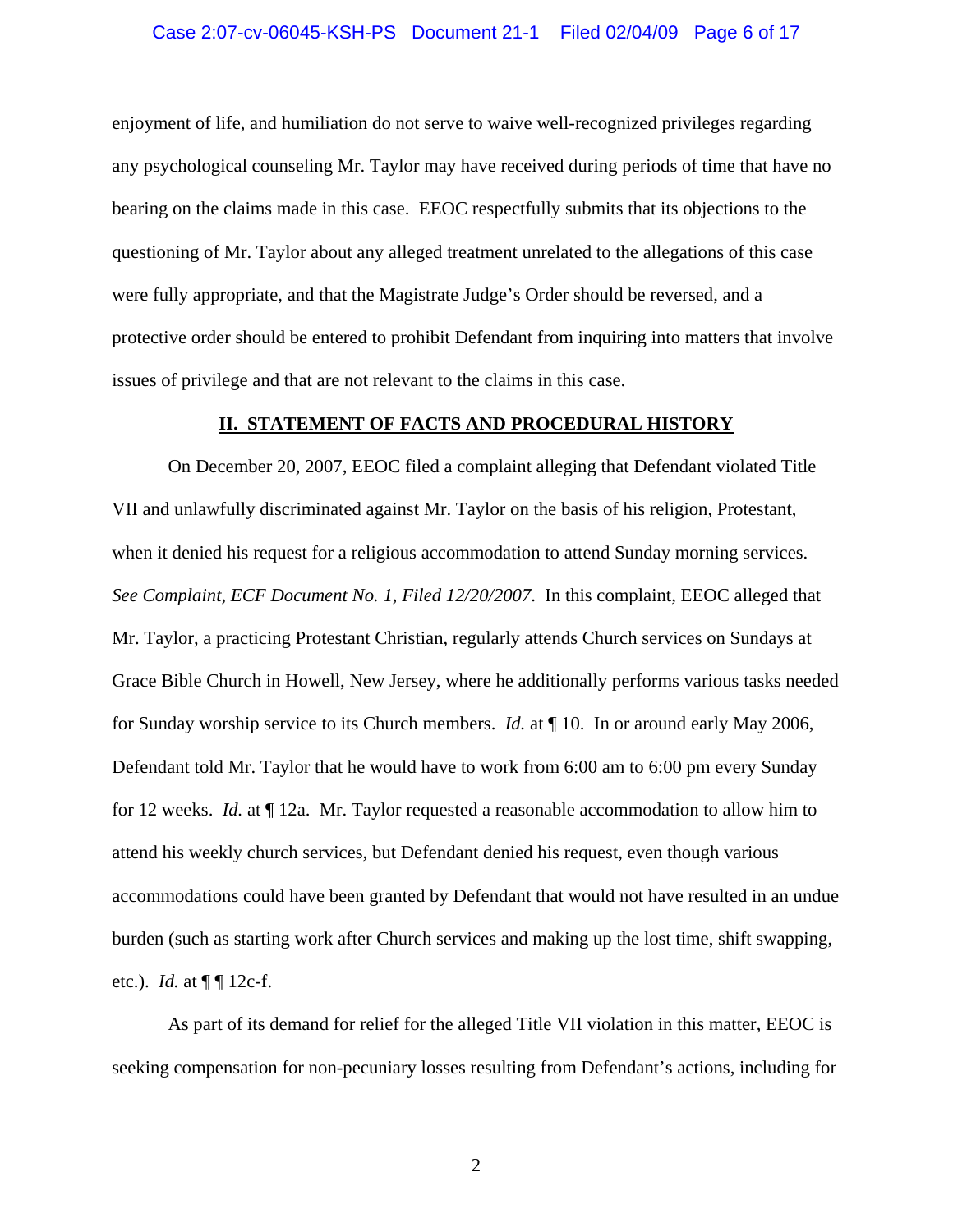### Case 2:07-cv-06045-KSH-PS Document 21-1 Filed 02/04/09 Page 7 of 17

emotional pain and suffering resulting from the failure to accommodate Mr. Taylor's religious practices, and in particular for embarrassment, suffering, inconvenience, loss of enjoyment of life, and humiliation. However, EEOC has made it clear that it does not intend to seek to introduce medical/ psychiatric/psychological/counseling, hospital or other healthcare evidence to support its claims for compensatory damages on behalf of Mr. Taylor. *See, Jung Declaration,* ¶ 5*.*

 On January 21, 2009, Defendant's counsel deposed Mr. Taylor. Defendant asked Mr. Taylor, without any objection by EEOC, about any whether he spoke to his company doctor about issues regarding the accommodation treatment, and Mr. Taylor responded "no." *Jung Decl. Ex. A, Deposition Transcript of Clarence Taylor* at  $196:15 - 21$  $196:15 - 21$ .<sup>1</sup> Moreover, EEOC's counsel made clear that EEOC had no objection to Defendant questioning Mr. Taylor about whether he otherwise sought counseling or other treatment as a result of the allegations in this case. *Jung Decl. Ex. B Deposition Transcript of Clarence Taylor* at 17:16-21. The dispute at issue arose because during the deposition, Defendant's counsel also attempted to ask Mr. Taylor questions regarding whether he sought counseling treatment because of his divorce with his second wife, a divorce that took place over a year before the Defendant's discriminatory conduct in this matter. *Jung Decl. Ex. B* at 16:17–17: 9. EEOC objected to this questioning and instructed Mr. Taylor not answer questions concerning any counseling he received unrelated to the allegations of this case. *Jung Decl. Ex. B* at 17:9.

 Defendant insisted that the parties contact the Magistrate Judge about EEOC's objections. During a telephone conference with all parties present, Defendant argued to the Magistrate Judge that EEOC has placed Mr. Taylor's medical counseling at issue and should be able to question

 $\overline{a}$ 

<span id="page-6-0"></span><sup>1</sup> Exhibit A is a redacted copy from the Confidential Portion of the *Deposition Transcript of Clarence Taylor*. The portion presented is not considered confidential. By disclosing Exhibit A for purposes of this appeal, EEOC is not in any way waiving confidentiality for the Confidential Portion of this transcript.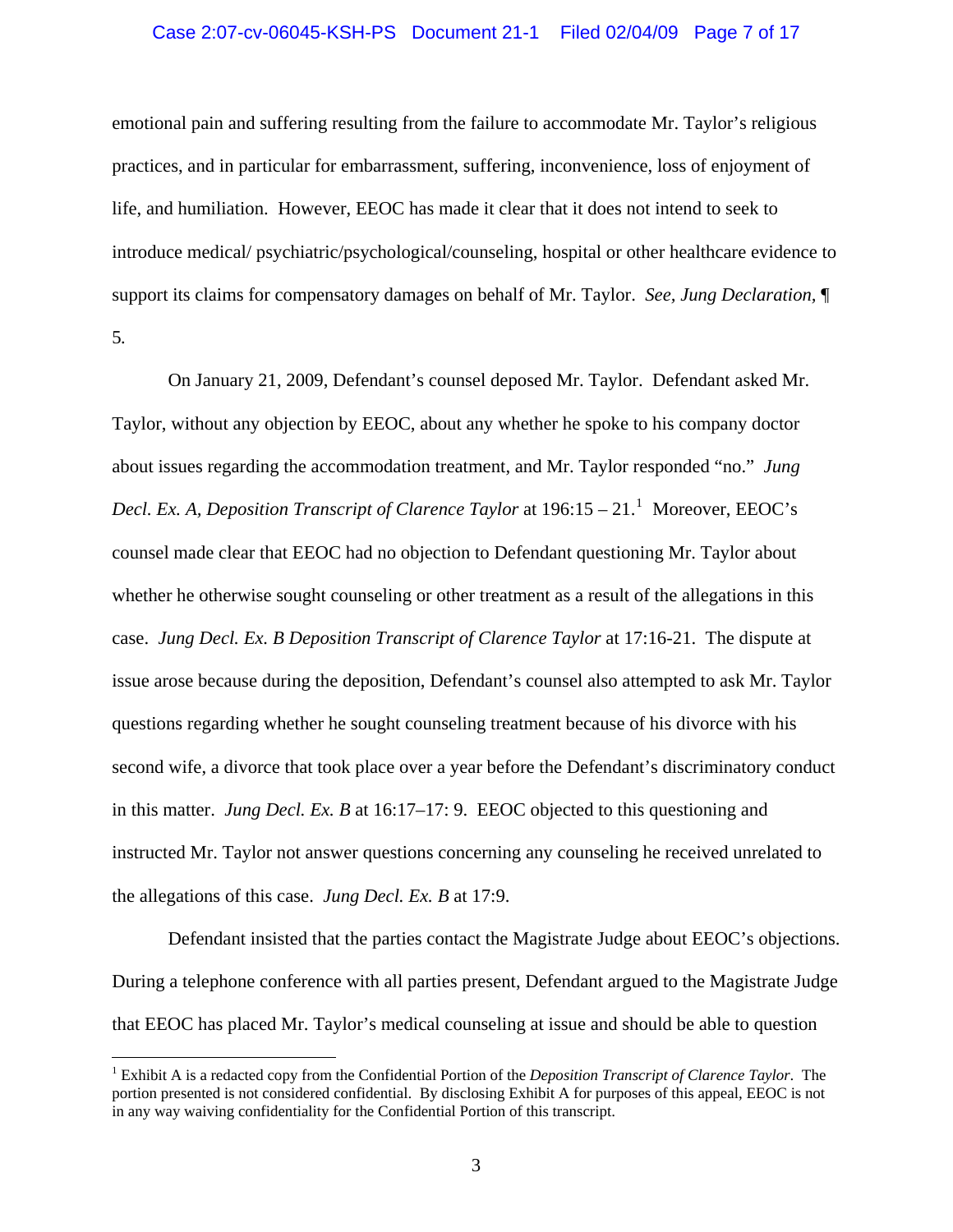### Case 2:07-cv-06045-KSH-PS Document 21-1 Filed 02/04/09 Page 8 of 17

him about any and all counseling he received, at any time, including times for which damages are not sought in this lawsuit. *Jung Decl. Ex. C at 103:1-5*. EEOC objected to this line of questioning, arguing that since it is seeking to recover damages for emotional distress resulting from the discrimination without using any medical evidence as support, either through testimonial or documentary evidence, any counseling evidence unrelated to the allegations of discrimination is privileged. *Jung Decl. Ex. C Deposition Transcript of Clarence Taylor* at 104:13-19*.* 

 The Magistrate Judge overruled EEOC's objections to Defendant's questioning about any counseling Mr. Taylor may have received related to his divorce (which, as noted above, preceded the allegations in this matter by over a year). The Magistrate Judge based her ruling on *Jackson v. Chubb Corporation*, 193 F.R.D. 216 (D.N.J. 2000) and *[Bowen v. Parking Auth., 214 F.R.D.](http://www.lexis.com/research/xlink?app=00075&view=full&searchtype=get&search=214+F.R.D.+195)*  [188 \(D.N.J. 2003\).](http://www.lexis.com/research/xlink?app=00075&view=full&searchtype=get&search=214+F.R.D.+195) EEOC stated on the record that it intended to appeal the Court's decision. Later that day, the Magistrate Judge issued a written ordered holding that the "Plaintiff's objections to questions about whether or not the complainant sought counseling are overruled" and that because the "Plaintiff intends to file an appeal, the obligation to respond to questions on this topic is stayed until the appeal is resolved." *Jung Decl. Ex. D, January 21, 2008 Order on Informal Application.* After consultation and agreement with Defendant's counsel concerning a briefing schedule for this appeal, on January 26, 2009, EEOC submitted a letter to this Court stating that EEOC intends to appeal the Magistrate Judge's decision. On January 26, 2009, this Court signed an Order approving the briefing schedule for this appeal of the Magistrate Judge's ruling.<sup>[2](#page-7-0)</sup> Jung Decl. Ex. E, January 26, 2009 Letter from EEOC and Order.

<span id="page-7-0"></span><sup>&</sup>lt;sup>2</sup> The Order was signed on January 26, 2009 and filed by the Court on January 28, 2009.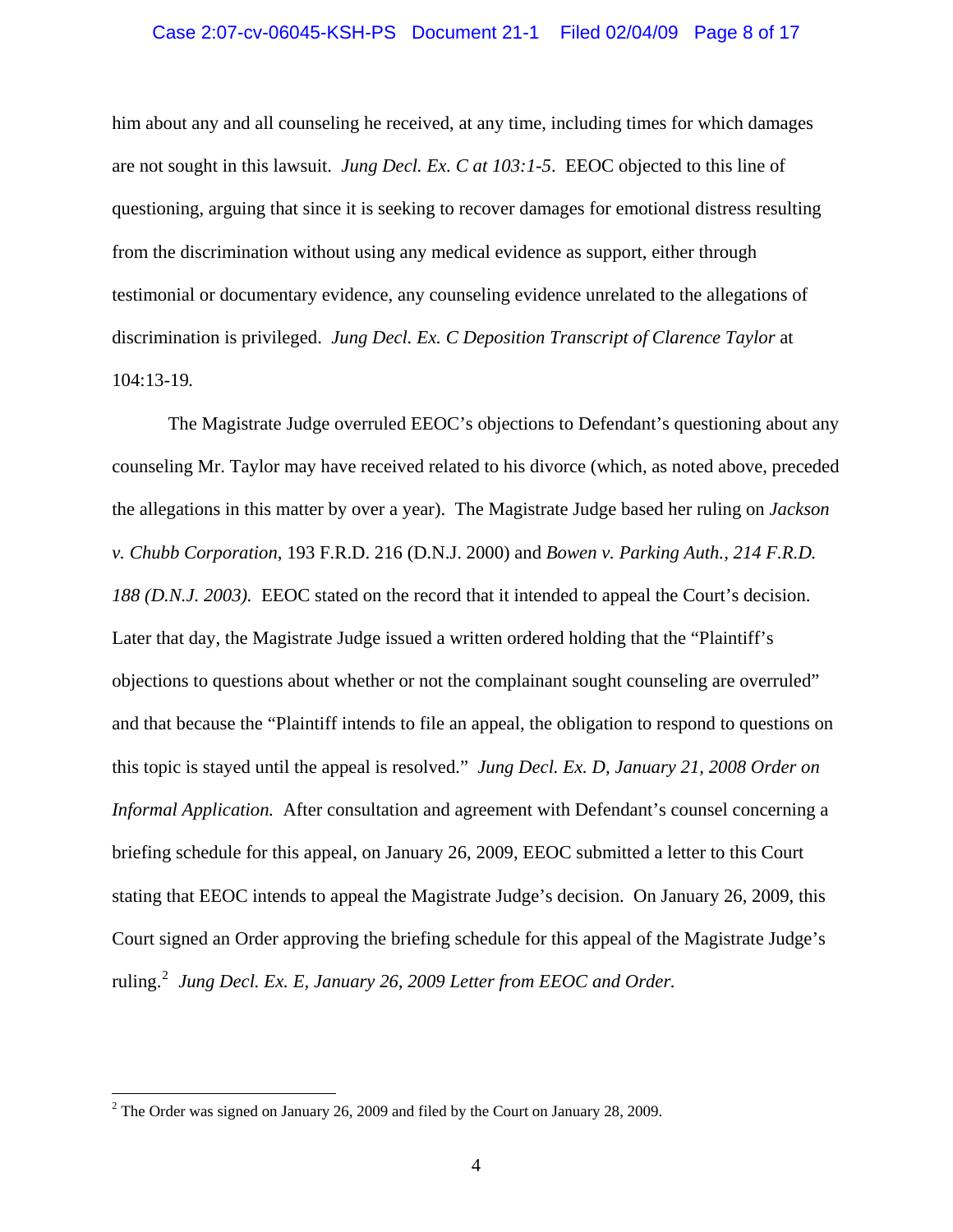#### **III. STANDARD OF REVIEW**

 This application involves an appeal of a non-dispositive Order by a Magistrate Judge. The standard of review of such rulings is whether the Magistrate Judge's ruling was "clearly erroneous or contrary to law." Fed. R. Civ. P. 72(a); Local Rule 72.1(c)(1)(A). As detailed in this brief, the decision of the Magistrate Judge involves purely an issue of law. It is undisputed that Plaintiff EEOC has no intention of presenting psychiatric or other medical evidence to support its claim for relief to Mr. Taylor relating to his emotional suffering and distress caused by the alleged discrimination; and that EEOC is not objecting to questioning about treatment that resulted from the alleged discrimination. The only question before this Court is purely a question of law: namely, whether in this setting, Defendant is allowed to ask questions in a deposition about psychological or other counseling unrelated to the allegations in this case.

 In such a setting involving a pure issue of law, the District Court should conduct a *de novo* review of a Magistrate Judge's legal conclusions. *See Re: John Doe v. Hartford Life and Acc. Ins. Co.*, 237 F.R.D. 545, 548 (D.N.J. 2006) ("A magistrate's legal conclusions on a nondispositive motion will be reviewed de novo."); *see also Haines v. Liggett Group, Inc.*, 975 F.2d 81 (3d Cir. 1992) ("the phrase 'contrary to law' indicates plenary review as to matters of law"); A ruling will be "contrary to law" when the magistrate judge has misinterpreted or misapplied the applicable law. *Pharmaceutical Sales & Consulting Corp. v. J.W.S. Delavau Co., Inc.*, 106 F. Supp., 2d 761, 764 (D.N.J. 2000). *See also Thomas v. Ford Motor Company*, 137 F. Supp. 2d 575, 579 (D.N.J. 2001) (while motions for leave to amend are usually reviewed under the "clear error" standard, because the motion at issue involved the legal issue of the litigation privilege, the District Court's review of the Magistrate's ruling was *de novo*).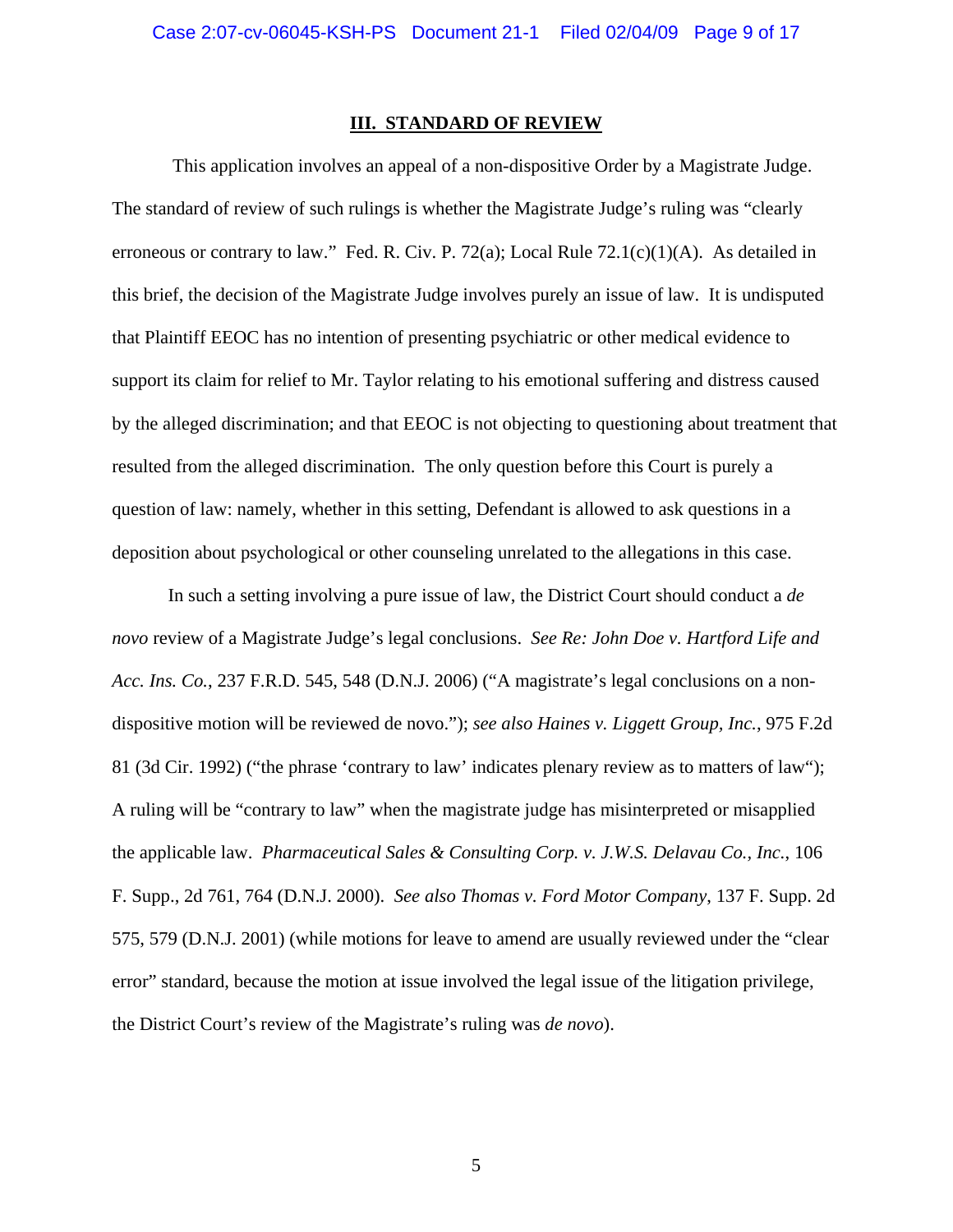# **IV. ARGUMENT**

# **ANY PSYCHOLOGICAL/MEDICAL INFORMATION UNRELATED TO THE CLAIMS IN THIS CASE IS NOT DISCOVERABLE BECAUSE PLAINTIFF HAS NOT WAIVED THE PRIVILEGE MERELY BY SEEKING DAMAGES FOR EMOTIONAL DISTRESS, EMBARRASSMENT, SUFFERING, INCONVENIENCE, LOSS OF ENJOYMENT OF LIFE AND HUMILIATION**

The Supreme Court, in the case of *Jaffe v. Redmond*, recognized an important interest in

protecting the psychotherapist-patient privilege, holding that disclosure of claimants' medical

information must be limited to situations where an individual has waived the privilege. *Jaffee v.* 

*Redmond*, 518 U.S. 1, 9-10 (1996). The Court cited several important reasons for the privilege,

emphasizing "the imperative need for confidence and trust" in the psychotherapist-patient

relationship. *Id.* at 10.

Effective psychotherapy, by contrast, depends upon an atmosphere of confidence and trust in which the patient is willing to make a frank and complete disclosure of the facts, emotions, memories, and fears. Because of the sensitive nature of the problems for which individuals consult psychotherapists, disclosure of confidential communications made during counseling sessions may cause embarrassment or disgrace. For this reason, the mere possibility of disclosure may impede development of the confidential relationship necessary for successful treatment. *Id*. at 10.

The court in *Greenberg v. Smolka*, 2006 U.S. Dist. LEXIS 24319, 9-11 (S.D.N.Y. Apr. 25, 2006)

explained the importance of the *Jaffee* decision as follows:

A psychiatrist's ability to help her patients "is completely dependent upon [the patients'] willingness and ability to talk freely. This makes it difficult if not impossible for [a psychiatrist] to function without being able to assure . . . patients of confidentiality and, indeed, privileged communication. Where there may be exceptions to this general rule . . ., there is wide agreement that confidentiality is a sine qua non for successful psychiatric treatment."

*Greenberg v. Smolka,* [2006 U.S. Dist. LEXIS 24319, 9-11 \(S.D.N.Y. Apr. 25,](http://www.lexis.com/research/xlink?app=00075&view=full&searchtype=get&search=2006+U.S.+Dist.+LEXIS+24319)  [2006\)](http://www.lexis.com/research/xlink?app=00075&view=full&searchtype=get&search=2006+U.S.+Dist.+LEXIS+24319) *citing, Jaffee v. Redmond*, at 10-11 (quoting Advisory Committee Notes to Proposed Rules, 56 F.R.D. 183, 242 (1972)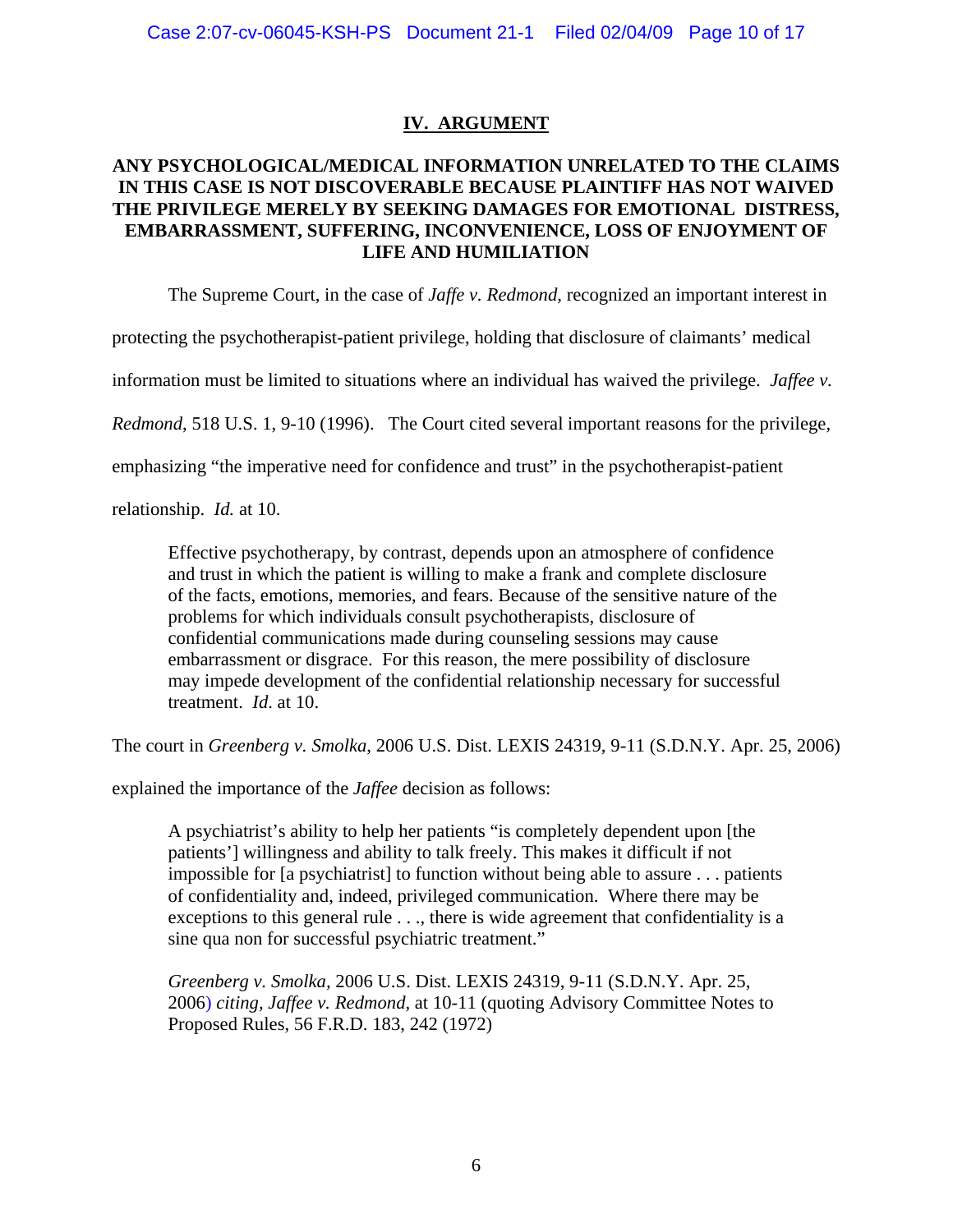### Case 2:07-cv-06045-KSH-PS Document 21-1 Filed 02/04/09 Page 11 of 17

The Supreme Court adopted the psychotherapy-patient privilege in recognition that it protected "important private interests," as described, and that it also "served public ends." *Jaffee*, 518 U.S. at 11. The public policy embodied in the privilege was grounded in the recognition that "the psychotherapist privilege serves the public interest by facilitating the provision of appropriate treatment for individuals suffering the effects of a mental or emotional problem. The mental health of our citizenry, no less than its physical health, is a public good of transcendent importance." *Id.* at 12. Because of these important interests, the Supreme Court ultimately ruled that the privilege protecting confidential communications between a psychotherapist and her patient, "promotes sufficiently important interests to outweigh the need for probative evidence." *Id.*

 EEOC recognizes that this privilege may be waived in limited circumstances, including circumstances where the plaintiff uses privileged information to support claims of emotional distress; in other words, a plaintiff cannot use the privileged information as both a sword and as a shield. *Jackson v. Chubb Corporation*, 193 F.R.D. 216, 218 (D.N.J. 2000); *Sims v. Blot,* Civ. No. 06-0644, 2008 U.S. App. LEXIS 15398 (2d Cir. July 18, 2008); *Kunstler v. City of New York*, 2006 U.S. Dist. LEXIS 61747, at \*33-34 (S.D.N.Y. Aug. 29, 2006).

 But critically, the mere fact that a discrimination claimant seeks emotional distress damages does not by itself "trigger[ ] a waiver of the privilege…" *Kunstler*, *supra*, at \*33-34. As stated in *Rulmann v. Ulster County Dep't of Social Servs.*, 194 F.R.D. 445, 449-51, and 449, n.6 (N.D.N.Y. 2000):

"…a party does not put his or her emotional condition in issue by merely seeking incidental, "garden-variety", emotional distress damages, without more…To condition recovery for emotional distress incidental to the violation of federal…statutory rights upon the surrender of the protection of the psychotherapist privilege is also antithetical to the purpose of the laws that provide redress for such violations."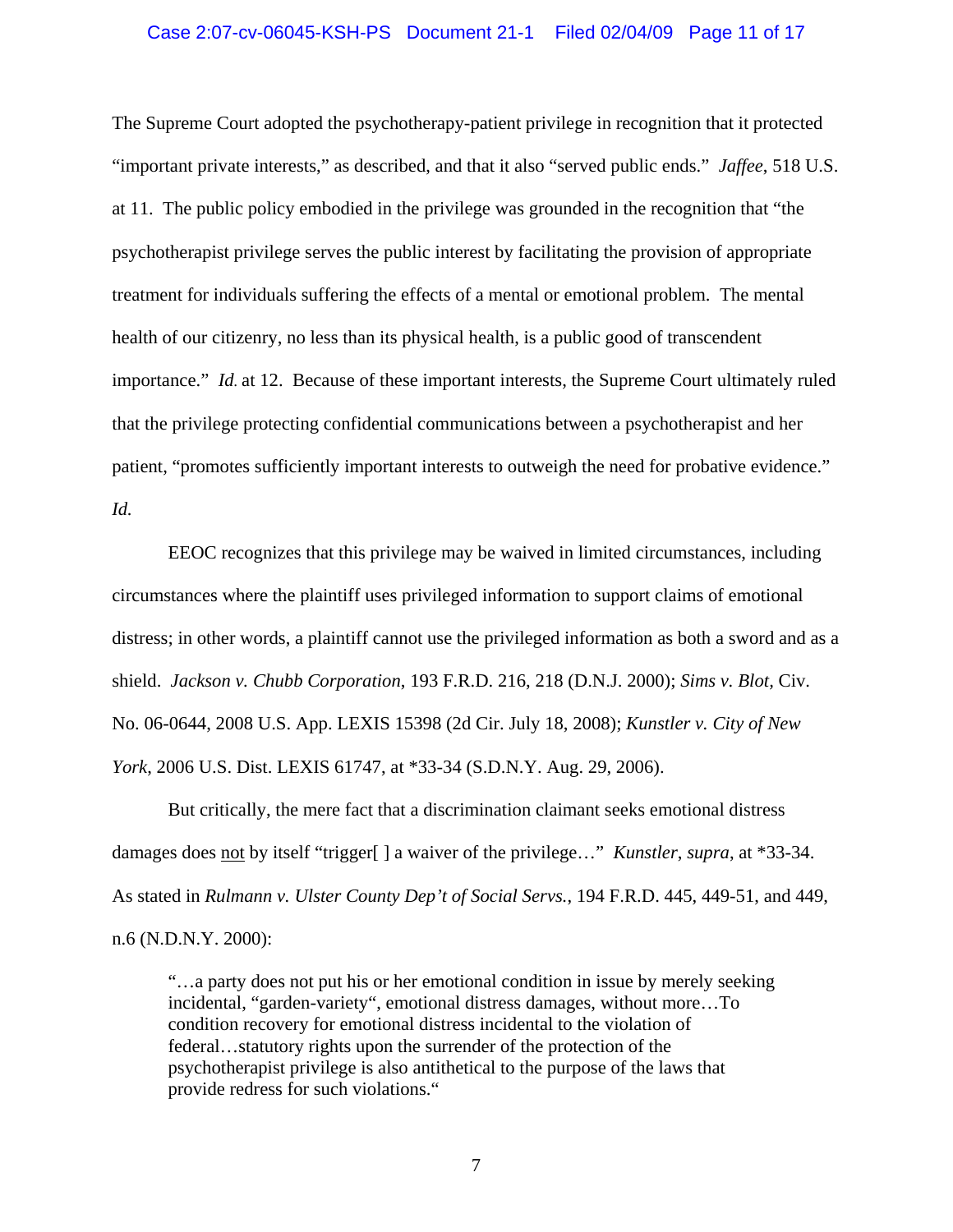This recognition by the *Ruhlmann* court that a civil rights claimant should not be forced to choose between exposing their otherwise privileged, highly personal medical/psychological information on the one had, and his/her right to be free from discriminatory practices on the other, is echoed in other decisions as well. Recently, the Second Circuit Court of Appeals in *Sims v. Blot*, 2008 U.S. App. LEXIS 15398 (2d Cir. July 18, 2008), reversed a lower court decision compelling the production of medical records, finding that the civil rights plaintiff had not waived the privilege merely by asserting what the Second Circuit characterized as "garden variety"<sup>[3](#page-11-0)</sup> emotional distress claims. The Second Circuit reasoned that defendant's argument that the mere demand for emotional distress damages by a civil rights plaintiff opens the door to his/her psychological records would mean that "[d]isclosure, rather than protection of confidentiality, would become the norm." *Id.* at \*63.

 Numerous other decisions recognize that a mere assertion of a claim for damages for emotional distress damages on behalf of a civil rights claimant does not waive the otherwise existing privilege against disclosure of medical/psychological information. *See Santos v. Boeing Co.,* 2003 U.S. Dist. LEXIS 18736 at \*4-5 (N.D. Ill. Oct. 21, 2003) (plaintiff does not open the door to producing medical and psychological records simply by making a claim for emotional distress); *Krocka v. City of Chicago*, 193 F.R.D. 542, 544 (N.D. Ill. 2000) (privilege remains

 $\overline{a}$ 

<span id="page-11-0"></span> $3$  Although a number of courts have used the term "garden variety" to describe claims for emotional distress where the plaintiff is not introducing evidence of medical or psychological treatment to support the claim, the term "garden variety" is not used in the Civil Rights Act of 1991, 42 U.S.C. §1981(a). EEOC believes that the term "garden variety" is pejorative, and inappropriately diminishes the very real harm caused to people who have been discriminated against. Under the Civil Rights Act of 1991, 42 U.S.C. § 1981a, compensatory damages are available for mental or physical injuries such as emotional pain, suffering, inconvenience, mental anguish, loss of enjoyment of life, or other harm resulting from discriminatory conduct. 42 U.S.C. § 1981a(b)(3). In adopting the Civil Rights Act of 1991, Congress found that "additional remedies under Federal law are needed to deter unlawful harassment and intentional discrimination in the workplace." 42 U.S.C. §1981a [Note]. Medical or psychological evidence is not necessary to support an award for compensatory damages, and the Third Circuit has upheld significant awards without evidence of medical or psychological treatment. *See, e.g., Gagliardo v. Connaught Labs.*, 311 F.3d 565, 573-574 (3d Cir. Pa. 2002); *Ridley v. Costco Wholesale Corp.*, 217 Fed. Appx. 130, 137, 2007 U.S. App. LEXIS 2493 (3d Cir. Pa. 2007); *see also*, *Johnston v. Sch. Dist.*, 2006 U.S. Dist. LEXIS 18791 (E.D. Pa. Apr. 12, 2006).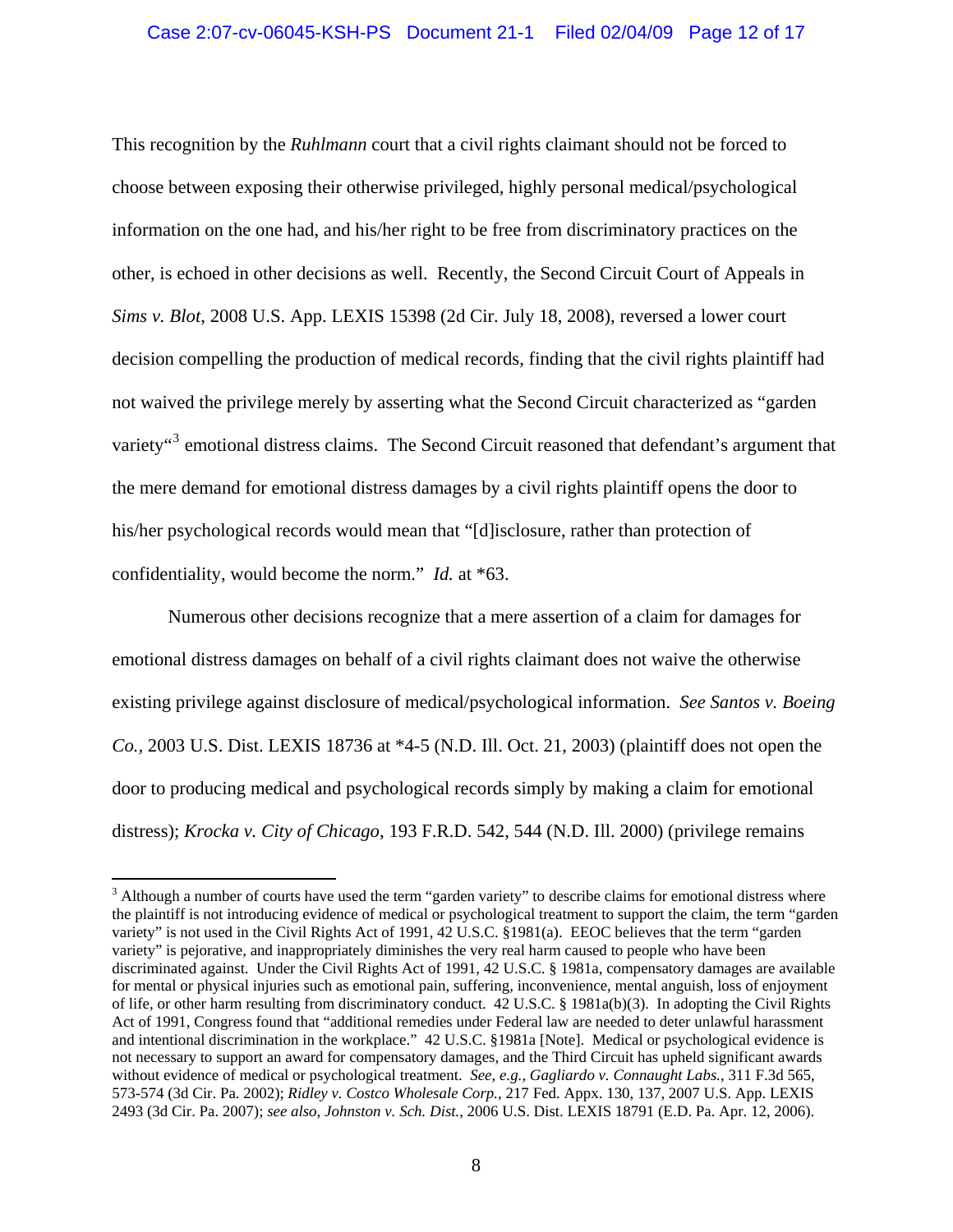### Case 2:07-cv-06045-KSH-PS Document 21-1 Filed 02/04/09 Page 13 of 17

intact so long as plaintiff limits testimony to humiliation and embarrassment and not any psychological symptoms or conditions); *Booker v. City of Boston*, 1999 U.S. Dist. LEXIS 14402, at \*3 (D. Mass. Sept. 10, 1999) (privilege is not waived unless plaintiff makes affirmative use of the privileged material in connection with her prosecution of the case); *Vanderbilt v. Town of Chilmark*, 174 F.R.D. 225, 230 (D. Mass. 1997) (limiting waiver to instances where the plaintiffs makes "use of the substance of her communications by calling her psychotherapist as a witness, for example, or by testifying to the substance of the communication herself"); *Santelli v. Electro-Motive*, 188 F.R.D. 306, 307-10 (N.D. Ill. 1999) (mere existence of an emotional distress claim not held to constitute waiver of psychotherapist-privilege). *Id.* at 634; s*ee also Ricks v. Abbott Laboratories*, 198 F.R.D. 647, 649 (D. Md. 2001) ("[T]here is a difference between more serious emotional distress that might be diagnosed and treated as a disorder by a psychiatrist and the less serious grief, anxiety, anger, and frustration that everyone experiences when bad things happen.…Most triers of facts are already experts in that."); *Shreck v. North American Van Lines*, 2006 U.S. Dist. LEXIS 40827, at \*4-5 (N.D. Ok. June 16, 2006) ("Where a Plaintiff claims 'garden variety' or 'generic' mental distress of the sort that would be suffered by an ordinary person in similar circumstances, courts have held there is no waiver of the privilege."); *Burrell v. Crown Central Petroleum Inc.*, 177 F.R.D. 376, 383-84 (E.D. Tex. 1997) (noting the "tremendous potential for abuse that exists when a defendant has unfettered access to a plaintiff's medical records" and declining to order plaintiffs to sign medical or psychological authorizations for the release of their medical records where plaintiff represented that it would not present medical evidence or rely on medical providers to prove the claim of emotional distress).

 In the decision below, the Magistrate Judge ruled that the mere fact that EEOC is seeking emotional distress damages for Mr. Taylor by itself allows Defendant to ask questions of Mr.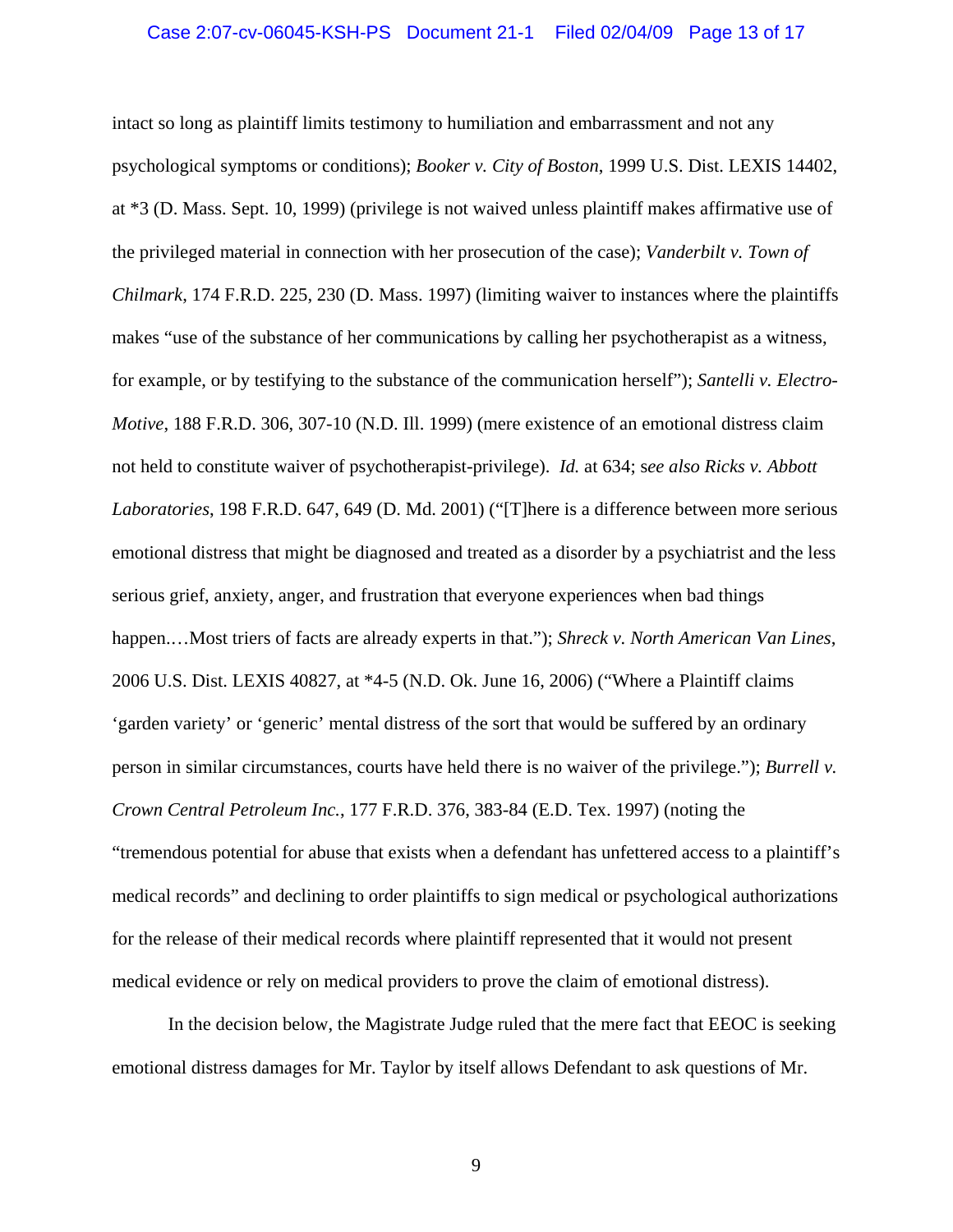### Case 2:07-cv-06045-KSH-PS Document 21-1 Filed 02/04/09 Page 14 of 17

Taylor at deposition about whether he had past counseling wholly unrelated to the allegations of this case, even though EEOC does not intend to use any medical/psychological evidence as a "sword" to support his damage claim. Indeed, EEOC allowed Mr. Taylor to be questioned as to whether he sought treatment from the company doctor as a result of the allegations in this case, and Mr. Taylor testified that he has not. Nevertheless, the Magistrate Judge overruled EEOC's objections to Defendant's questioning about counseling unrelated to the claims in this matter, relying on two District of New Jersey decisions, *Jackson v. Chubb Corporation*, 193 F.R.D. 216 (D.N.J. 2000), and *Bowen v. Parking Auth.*, [214 F.R.D. 188 \(D.N.J. 2003\)](http://www.lexis.com/research/xlink?app=00075&view=full&searchtype=get&search=214+F.R.D.+195)*.* However, an examination of these cases demonstrates that they involve plainly distinguishable settings from the present case. Indeed, *Jackson* makes clear that the privilege is not waived in settings where, as here, plaintiff is not seeking to introduce evidence of medical or psychological treatment or counseling to support the claim for compensatory damages for the type of emotional distress damages sought in this matter for embarrassment, suffering, inconvenience, loss of enjoyment of life, and humiliation.

 Specifically, *Jackson v. Chubb Corporation*, *supra,* pertained to a discrimination plaintiff who, as Judge Wolfson described, "is alleging more than 'garden variety' emotional distress...." Id., 193 F.R.D. at 226, fn. 8. Plaintiff's legal claims included a claim for "intentional and negligent infliction of emotional distress," *Id.* at 218, fn. 2; and plaintiff was asserting that she suffered from "specific psychiatric injuries and disorders," *Id.* Indeed, plaintiff intended to affirmatively utilize a psychiatric expert to support such claims (while at the same time seeking to insulate certain psychological records). *Id.* at 226-227. The *Jackson* court took pains to distinguish the setting in which a waiver was found with one where a plaintiff is asserting what the court called "a 'garden variety' anxiety claim." *Id.* at 227. The court explained that "…a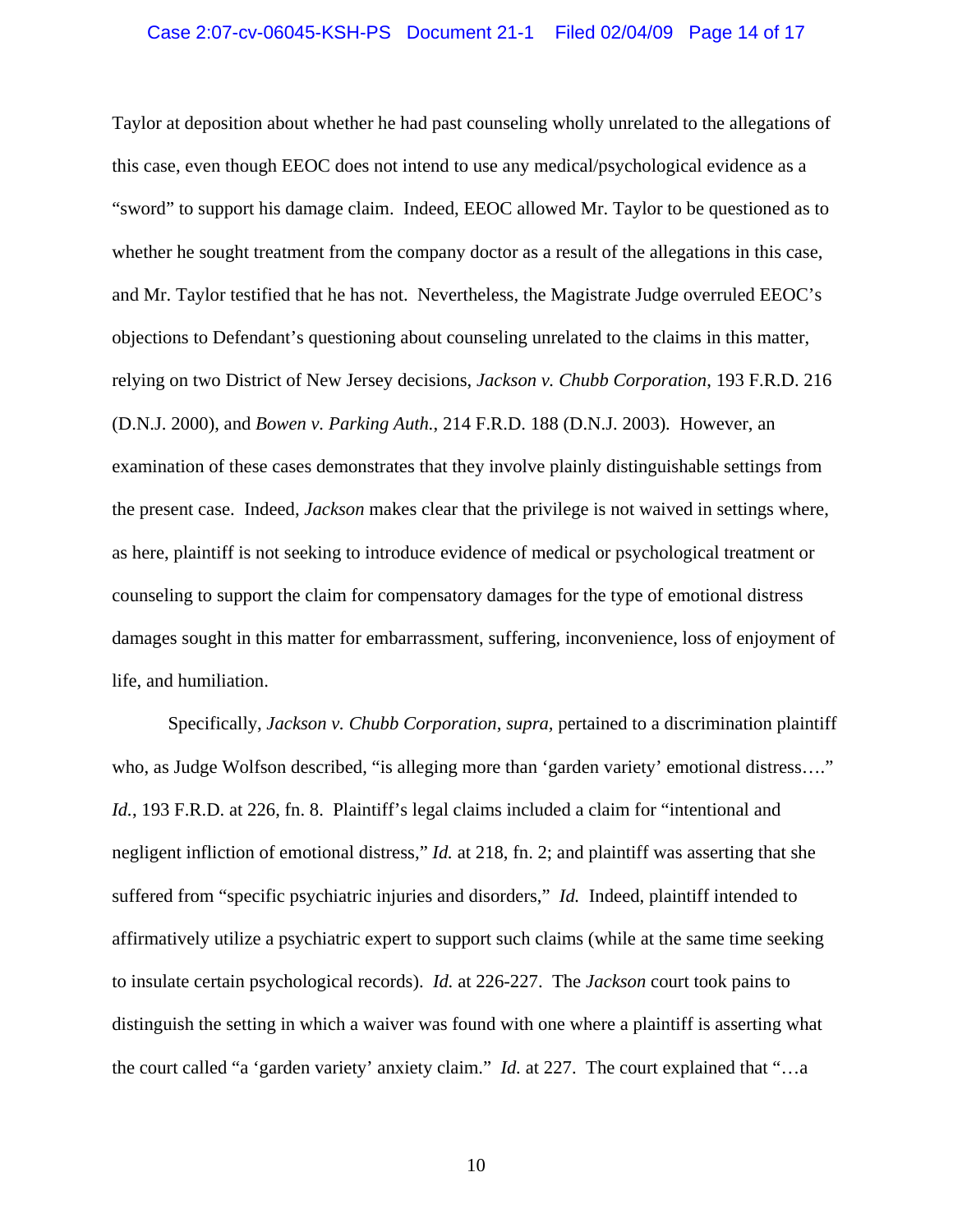### Case 2:07-cv-06045-KSH-PS Document 21-1 Filed 02/04/09 Page 15 of 17

'garden variety' claim of emotional distress, without more, does not place a plaintiff's mental condition at issue or 'in controversy'…." *Id.* at 226, fn. 8. The situation that the *Jackson* court explained would not constitute a waiver is the precise one here. The emotional distress claim in this matter will not be supported by psychological testimony or any other medical evidence; there is no assertion of any psychological disorder resulting from the alleged discrimination; and the nature of the damages alleged otherwise fits what the *Jackson* court called "garden variety" emotional distress. Thus, under *Jackson*, Plaintiff here has not waived any privilege.

 The Magistrate Judge also based her ruling on *[Bowen v. Parking Auth.](http://www.lexis.com/research/xlink?app=00075&view=full&searchtype=get&search=214+F.R.D.+192)*, 214 F.R.D. 188 [\(D.N.J. 2003\).](http://www.lexis.com/research/xlink?app=00075&view=full&searchtype=get&search=214+F.R.D.+192) The *Bowen* case also is readily distinguishable from this matter. *Bowen* involved an employment discrimination plaintiff who alleged that he "continues to suffer severe emotional distress" from defendant's conduct. *Id*. at 190. More critically, plaintiff fully intended to produce his treating physician as a witness at trial to offer testimony about his mental condition at work, including his work related stress. *Id.* at 190, 195.Given that setting, where plaintiff intended to use medical testimony as a "sword," defendant was allowed to engage in discovery (albeit limited) regarding plaintiff's psychological condition under Fed. R. Civ. P. Rule  $26(c)$ .<sup>[4](#page-14-0)</sup> *Id.* at 195-196. This matter is plainly distinguishable. Unlike the plaintiff in *Bowen*, EEOC has not produced, nor does it plan to introduce, any experts or other evidence of medical or psychological treatment or counseling to support the claims for compensatory damages for Mr. Taylor. The type of emotional distress damages sought in this matter for embarrassment, suffering, inconvenience, loss of enjoyment of life, and humiliation are equivalent to what the

<span id="page-14-0"></span> $4$  In this case, defendant moved to compel the psychiatric examination pursuant to Fed. R. Civ. P. Rule 35(a) of plaintiff who alleged a claim of emotional distress and represented that he intended to produce his treating physician as a fact witness at trial to testify about his mental condition. The court ruled that the plaintiff did not put his mental status in controversy under Rule 35(a), but ruled that discovery concerning his emotional distress was permissible under Fed. R. Civ. P. Rule 26(b).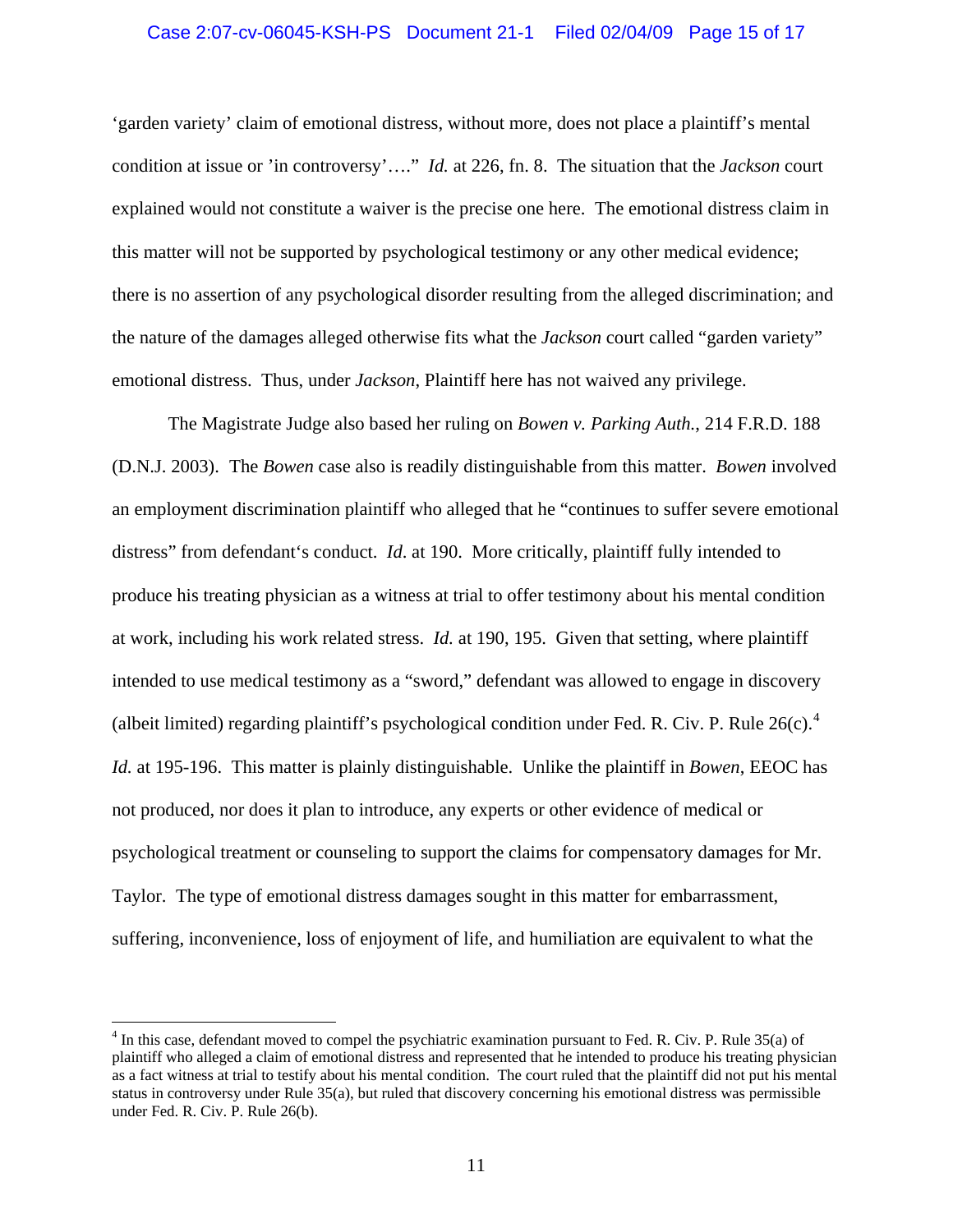### Case 2:07-cv-06045-KSH-PS Document 21-1 Filed 02/04/09 Page 16 of 17

court in *Chubb* court characterized as "garden variety" emotional distress resulting from the discrimination, which plainly does not waive the psychotherapist-patient privilege.

 Moreover, the Third Circuit has recognized that there is a "stigma associated with receiving mental health services" and that such stigma "presents a considerable deterrent to litigation." *Pa. Psychiatric Soc'y v. Green Spring Health Servs.*, 280 F.3d 278, 290 (3d Cir. Pa. 2002), *certiorari denied*, *Green Spring Health Servs. v. Pa. Psychiatric Soc'y*, 537 U.S. 881 (2002); *see also Humphreys v. Drug Enforcement Admin.*, 96 F.3d 658, 662 (3d Cir. 1996) (noting "psychiatric patients suffer a stigma in society") (quotation and citation omitted). Thus, Defendant's inquiries about whether or not Mr. Taylor received counseling, particularly for periods of time and for incidents totally unrelated to the claims in this case, should be prohibited under Fed. R. Civ. P. 26(c), which authorizes a court to issue an order forbidding discovery in order to protect a party or person from "annoyance, embarrassment, oppression…" *See, e.g., Greenberg v. Smolka*, 2006 U.S. Dist. LEXIS 24319, \*29-31 (in applying Rule 26(c) to discovery seeking therapy records, "the court said the courts are to give weight to legitimate privacy interests even if the information in question is not protected by an enforceable privilege."). Given the important nature of the psychotherapy privilege, and the stigma attached to receipt of mental health services, the discovery sought by Defendant should be forbidden.

### **V. CONCLUSION**

 Courts have routinely held that claims for emotional distress not supported by medical evidence or testimony do not result in waiver of the psychotherapist-patient privilege. In fact, one of the two New Jersey cases relied upon by the court below, *Jackson v. Chubb*, *supra*, expressly recognizes this principle. EEOC does not intend to offer any expert witnesses or treating medical providers during trial, and the Mr. Taylor will not testify as to treatment for any